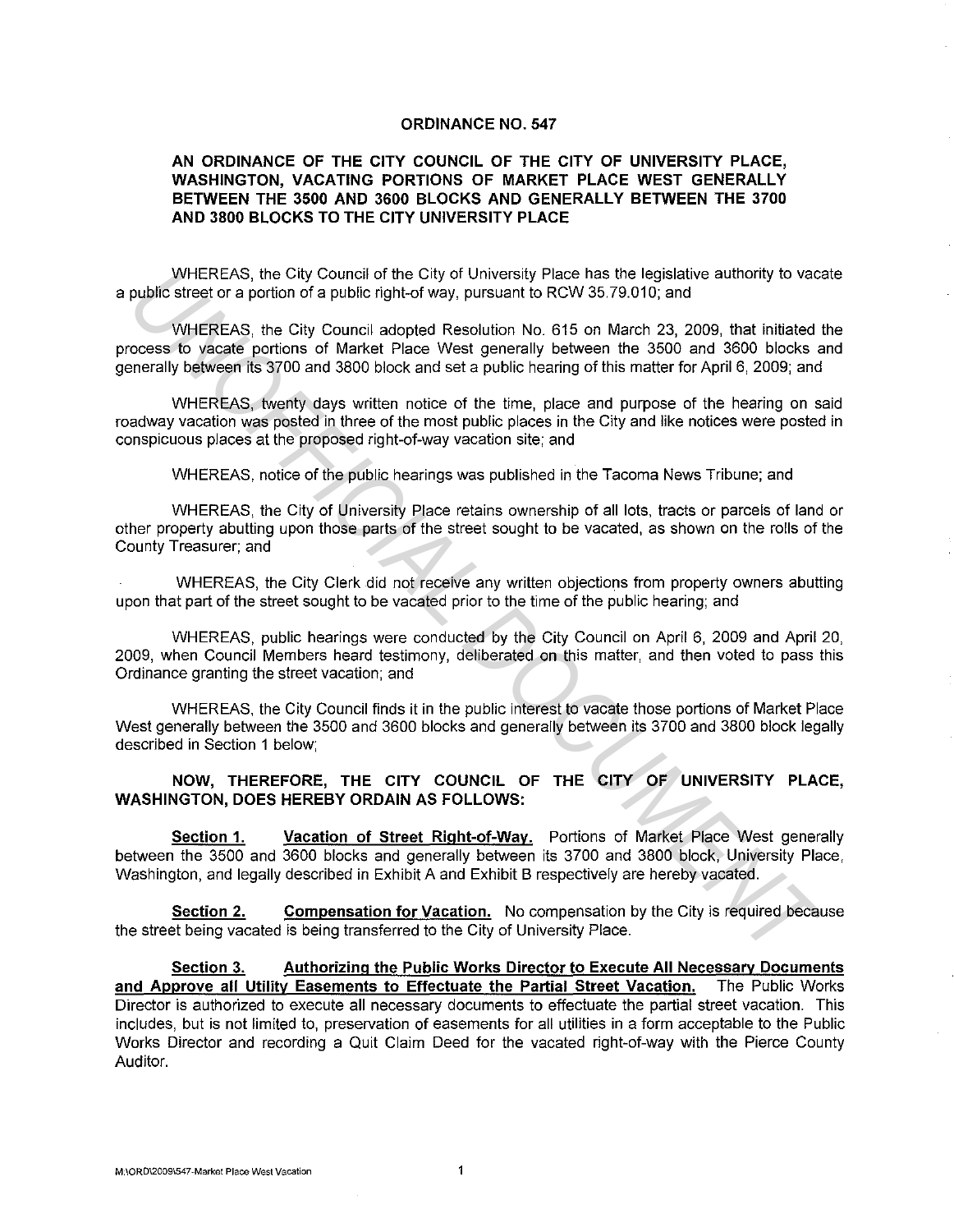**Section 4. Publication and Effective Date.** A summary of this Ordinance consisting of its title shall be published in the official newspaper of the City. This Ordinance shall be effective five (5) days after such publication.

# **PASSED BY THE CITY COUNCIL ON APRIL 20, 2009.**

Linda Bird, Mayor

*DOCUMENT*

**ATTEST:** 

 $\bm{\mathcal{E}}$ enetia, City Clerk **TTEST:**<br> **Aggle Jenetia, City Clerk**<br> **PPROVED AS TO FORM:**<br> **OM CONTOWER A**<br> **UNOFFICIAL CITY Attorney**<br>

<br> **UNIFICIAL CONTOWER AND AND CONTEXANTLE CONTEXANTLE CONTEXANTLE CONTEXANTLE CONTEXANTLE CONTEXANTLE CONTEXANTLE** 

**APPROVED AS TO FORM:** 

Published: 04/22/09 Effective Date: 04/27/09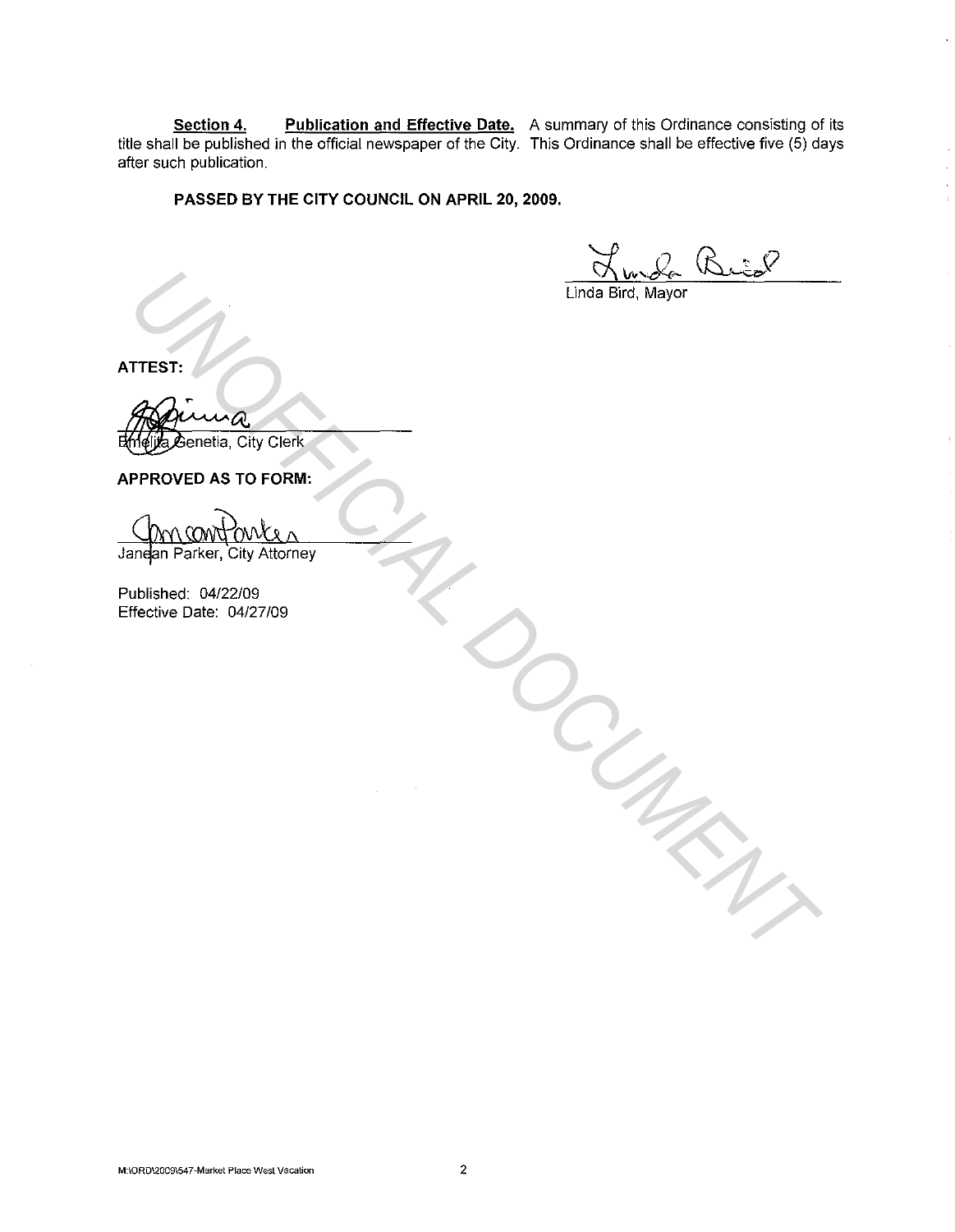| <b>EXHIBIT: A</b> |  |
|-------------------|--|
|                   |  |

# **LEGAL DESCRIPTION** MARKET PLACE WEST RIGHT OF WAY VACATION (LOTS 5 AND 7)

THAT PORTION OF MARKET PLACE WEST AS SHOWN ON CITY OF UNIVERSITY PLACE BINDING SITE PLAN, RECORDED UNDER AFN 200702015003, LYING SOUTH OF 37<sup>TH</sup> STREET WEST AND EAST OF BRIDGEPORT WAY WEST AND MORE **SPECIFICALLY DESCRIBED AS FOLLOWS:** 

COMMENCING AT THE NORTH QUARTER CORNER OF SECTION 15, TOWNSHIP 20 NORTH, RANGE 2 EAST, W.M.; THENCE SOUTH 00°26'36" WEST, ALONG THE NORTH-SOUTH CENTERLINE OF SAID SECTION, 413.65 FEET, THENCE SOUTH 89°33'24" EAST 63.12 FEET TO THE POINT OF BEGINNING; THENCE NORTH 00°15'59" EAST 31.44 FEET TO THE NORTH MARGIN OF MARKET PLACE WEST AND THE BEGINNING OF A NON-TANGENT CURVE, CONCAVE NORTHERLY. HAVING A RADIUS OF 19.00 FEET AND TO WHICH POINT A RADIAL BEARS SOUTH 02°59'36" WEST: THENCE COUNTERCLOCKWISE ALONG THE ARC OF SAID CURVE AND ALONG SAID NORTH MARGIN THROUGH A CENTRAL ANGLE OF 01°52'09" A DISTANCE OF 0.62 FEET TO A REVERSE CURVE. CONCAVE SOUTHERLY, HAVING A RADIUS OF 76.00 FEET AND TO WHICH POINT A RADIAL BEARS NORTH 01°07'27" EAST: THENCE CLOCKWISE ALONG THE ARC OF SAID CURVE THROUGH A CENTRAL ANGLE OF 26°57'32" A DISTANCE OF 35.76 FEET; THENCE SOUTH 61°55'01" EAST 76.24 FEET: THENCE NORTH 89°44'01" WEST 89.45 FEET: THENCE NORTH 44°44'01" WEST 18.28 FEET TO THE POINT OF BEGINNING.



MELVIN F. GARLAND, P.L.S. WASHINGTON STATE REGISTRATION NO. 18902

APEX ENGINEERING, PLLC 2601 SOUTH 35TH ST. SUITE 200 TACOMA, WASHINGTON 98409 TELEPHONE:  $(253)$  473-4494 FAX:  $(253)$  473-0599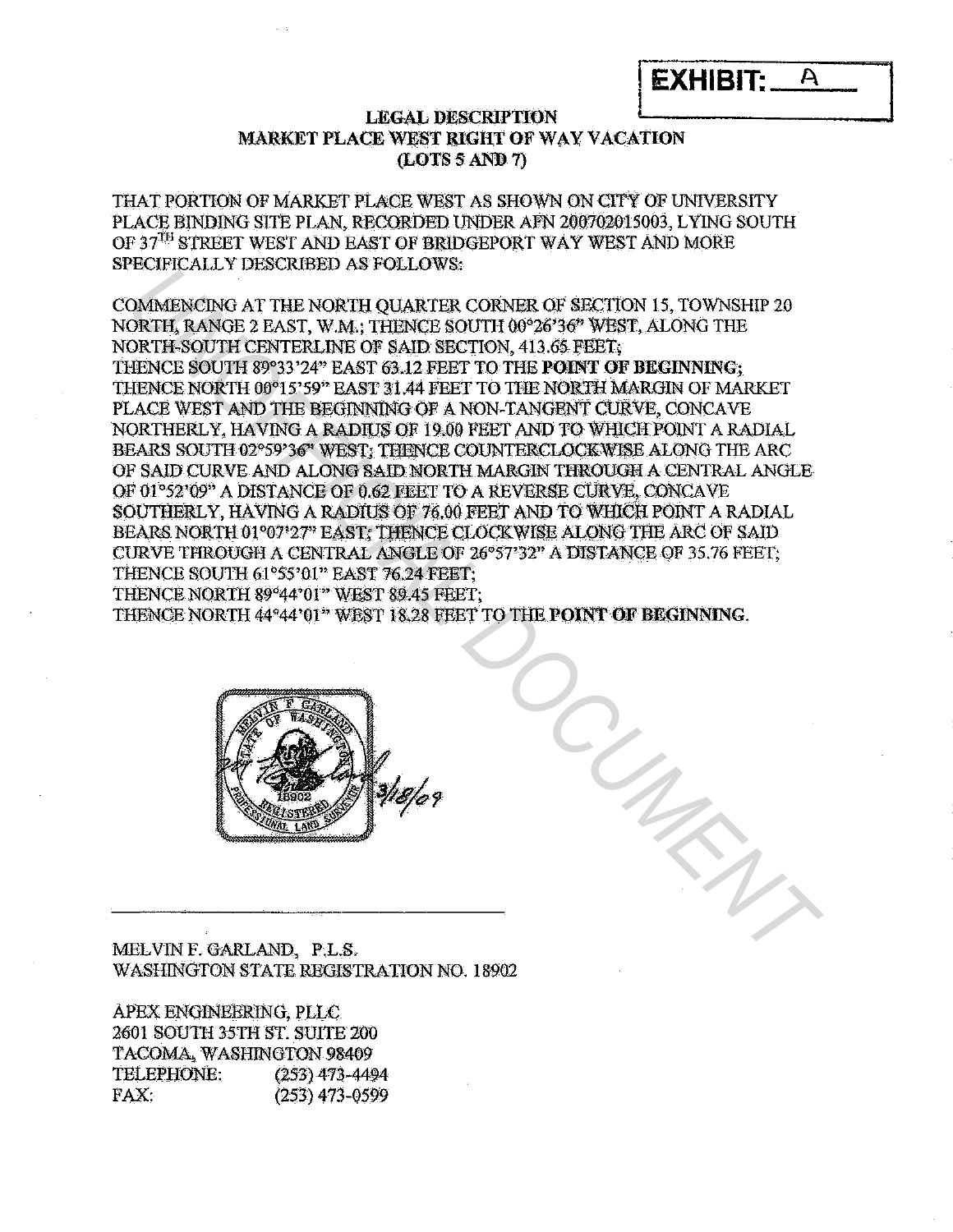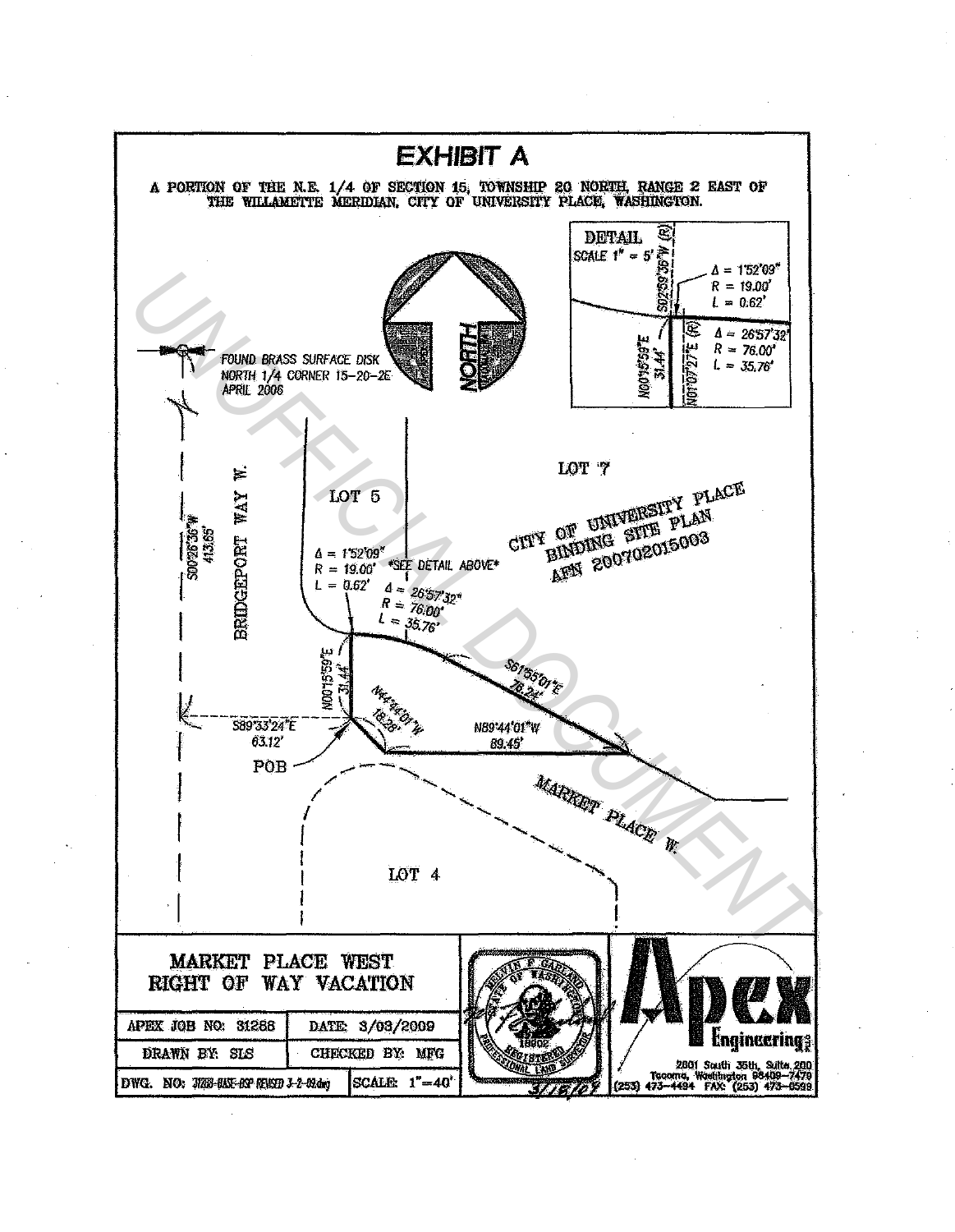**LEGAL DESCRIPTION MARKET PLACE WEST RIGHT OF WAY VACATION (LOT 1 AND LOT 13)** 

\ **EXHIBIT:** ~ \

THAT PORTION OF MARKET PLACE WEST AS SHOWN ON CITY OF UNIVERSITY PLACE BINDING SITE PLAN, RECORDED UNDER AFN 200702015003, LYING SOUTH OF 37<sup>TH</sup> STREET WEST AND EAST OF BRIDGEPORT WAY WEST AND MORE SPECIFICALLY DESCRIBED AS FOLLOWS:

COMMENCING AT THE NORTH QUARTER CORNER OF SECTION 15, TOWNSHIP 20 NORTH, RANGE 2 EAST, W.M.; THENCE SOUTH 00°26'36" WEST, ALONG THE NORTH-SOUTH CENTERLINE OF SAID SECTION, 1344.75 FEET;

THENCE SOUTH 89°33 '24" EAST 50.54 FEET TO A POINT ON THE SOUTH MARGIN OF 37<sup>TH</sup> STREET WEST, SAID POINT ALSO BEING THE BEGINNING OF A NON-TANGENT CURVE CONCA VE SOUTHEASTERLY, HAVING A RADIUS OF 28.00 FEET AND TO WHICH POINT A RADIAL BEARS NORTH 36°42'38" WEST; THENCE CLOCKWISE ALONG THE ARC OF SAID CURVE AND ALONG SAID SOUTH MARGIN THROUGH A CENTRAL ANGLE OF 33°08'39" A DISTANCE OF 16.20 FEET; HAT PORTION OF MARKEIT PLACE WEST AS SHOWN ON CITY OF UNIVERSITY<br>
LACE BINDING SITE PIAN, RECORDED UNIDER AFY 200702015003, LYING SOUTH<br>
T-72<sup>H</sup> STREET WEST AND RAST OF BRIDGEPORT WAY WEST AND MORE<br>
PECIFICALLY DESCRIBED A

THENCE NORTH 86°26'01" EAST 80.19 FEET TO THE **POINT OF BEGINNING;**  THENCE NORTH 86°26'01" EAST 47.87 FEE1;

THENCE SOUTH 89°44'01" EAST 46.38 FEET TO A POINT OF CUSP WITH A CURVE, CONCAVE SOUTHEASTERLY, HAVING A RADIUS OF 28.00 FEET AND TO WHICH POINT A RADIAL BEARS NORTH 00°15'59" EAST; THENCE COUNTERCLOCKWISE ALONG THE ARC OF SAID CURVE THROUGH A CENTRAL ANGLE OF 58°59'50" A DISTANCE OF 28.83 FEET;

THENCE SOUTH 00°15'59" WEST 137.72 FEET TO THE BEGINNING OF A CURVE, CONCAVE NORTHWESTERLY, HAVING A RADIUS OF 72.00 FEET; THENCE CLOCKWISE ALONG THE ARC OF SAID CURVE THROUGH A CENTRAL ANGLE OF 45°00'00" A DISTANCE OF 56.55 FEET;

THENCE SOUTH 45°15'59" WEST 128.28 FEET TO THE BEGINNING OF A CURVE, CONCA VE NORTHWESTERLY, HAVING A RADIUS OF 65.00 FEET; THENCE CLOCKWISE ALONG THE ARC OF SAID CURVE THROUGH A CENTRAL ANGLE OF 39°32'45" A DISTANCE OF 44.86 FEET;

THENCE SOUTH 00°26'36" WEST 6.30 FEET;

THENCE SOUTH 89°00'51" WEST 5.87 FEET;

THENCE NORTH 02°14'33" EAST 52.09 FEET TO THE BEGINNING OF A NON-TANGENT CURVE, CONCAVE NORTHWESTERLY, HAVING A RADIUS OF 19.00 FEET AND TO WHICH POINT A RADIAL BEARS SOUTH 02°13'50" WEST; THENCE COUNTERCLOCKWISE ALONG THE ARC OF SAID CURVE THROUGH A CENTRAL ANGLE OF 46°57'51" A DISTANCE OF 15.57 FEET;

THENCE NORTH 45°15'59" EAST 126.70 FEET;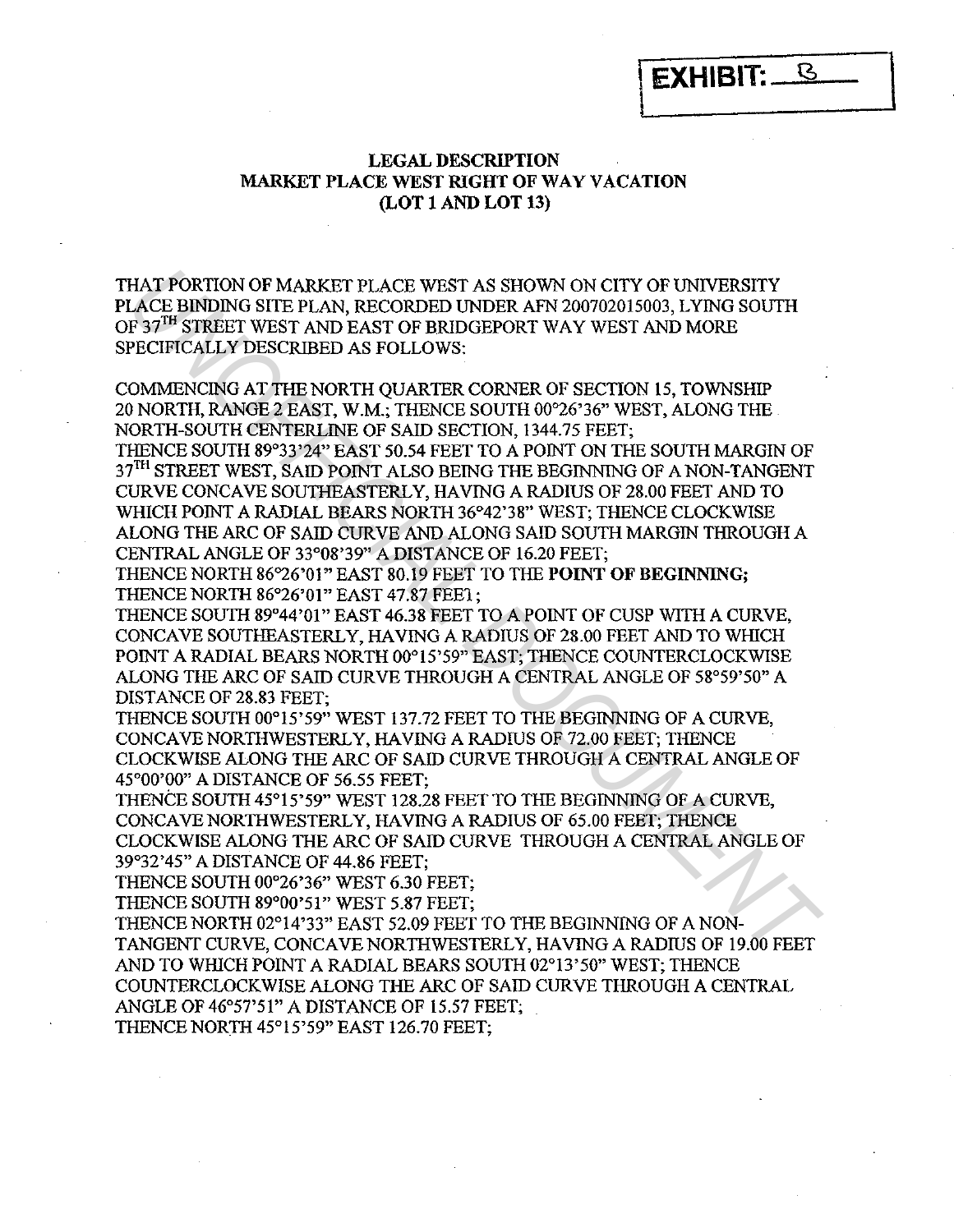THENCE NORTH 00°15'59" EAST 150.74 FEET TO THE BEGINNING OF A CURVE, CONCAVE SOUTHWESTERLY, HAVING A RADIUS OF 17.00 FEET; THENCE COUNTERCLOCKWISE ALONG THE ARC OF SAID CURVE THROUGH A CENTRAL ANGLE OF 93°49\*58" A DISTANCE OF 27.84 FEET TO THE SOUTH MARGIN OF  $37^{\mathrm{TH}}$ STREET WEST AND THE POINT OF BEGINNING.



MELVIN F. GARLAND, P.L.S. WASHINGTON STATE REGISTRATION NO. 18902

APEX ENGINEERING, PLC 2601 SOUTH 35TH ST. SUITE 200 TACOMA, WASHINGTON 98409 TELEPHONE:  $(253)$  473-4494 FAX:  $(253)$  473-0599